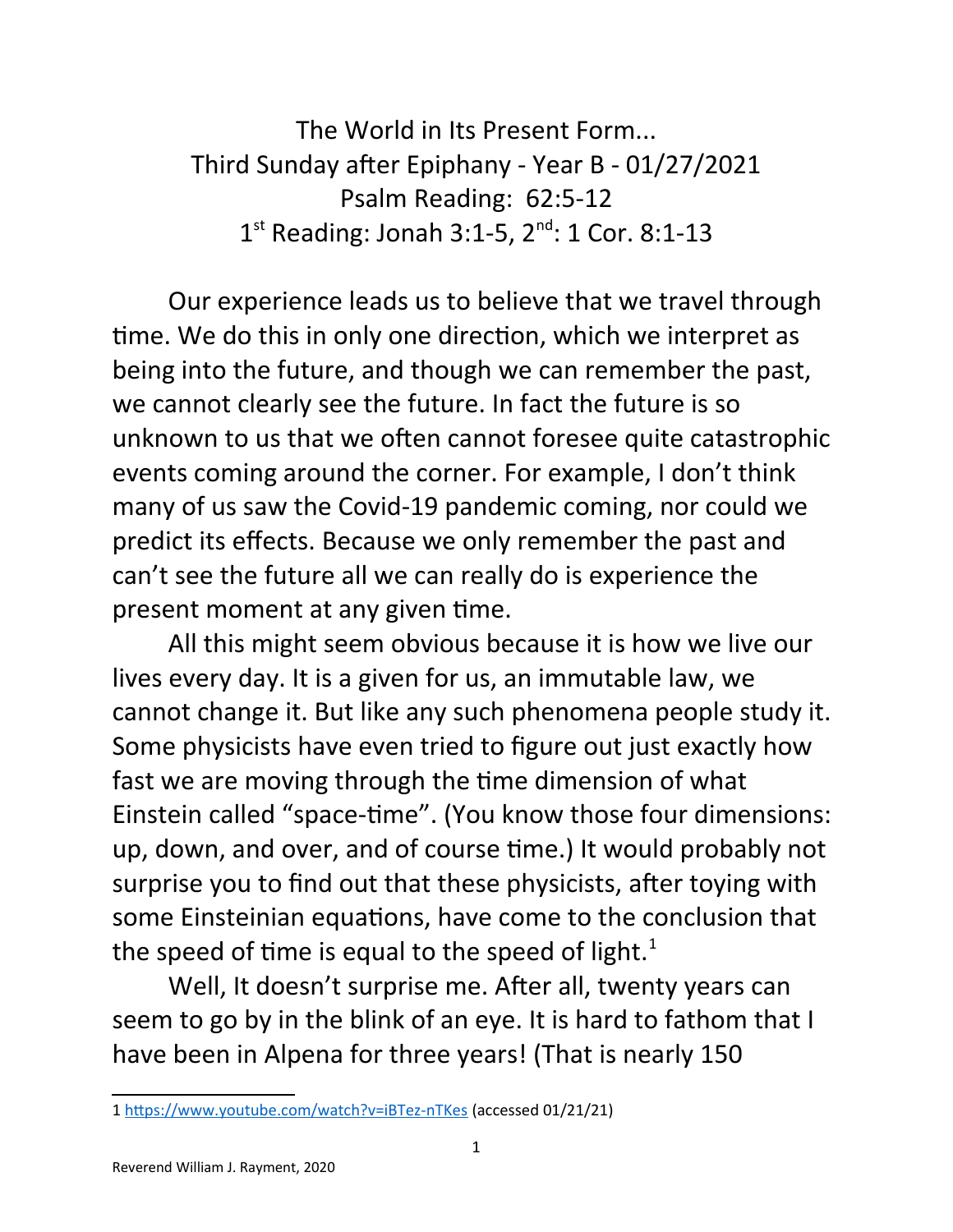sermons for those of you who are counting.) For most of us it feels as though an entire lifetime goes by in mere moments. As we look back on a long train of events, they are simply a blur in our minds with a few clear memories here and there. When we started out, we may have taken the road less traveled, but when we look back all we can see are trees and an overgrown track.

I get the feeling that the ancient psalmists naturally understood the rapid movement of time because they often remarked on its insubstantial nature for us as mere humans. You can feel the wistfulness in our reading from the Psalms. In verse 9 of Psalm 62 we can read, "Surely the lowborn are but a breath, the highborn buy a lie. If weighed on a balance, they are nothing; together they are only a breath." Meaning that they are not only insubstantial in time, but also in space. A breath, what is it but a brief exhalation? And what is left of it when it is over? Nothing we can perceive, certainly nothing we even remember. And the psalmist is also telling us that our condition in this life changes nothing in this regard. There really is no difference between the rich and the poor. In fact wealth only gives is a brief illusion of some kind of permanence. The psalmist calls wealth a lie. So, whatever our status in life we are as nothing. [*ruach?*]

I know, I know…it all sounds rather depressing doesn't it? I get a wistful feeling in my chest and somewhere in there is a combined feeling of sadness and wonder. Sadness at the rapidity of time's passing, and at the same time, a wonder in that we ever existed at all, that we ever had the opportunity to experience life, that we could ever communicate, that we could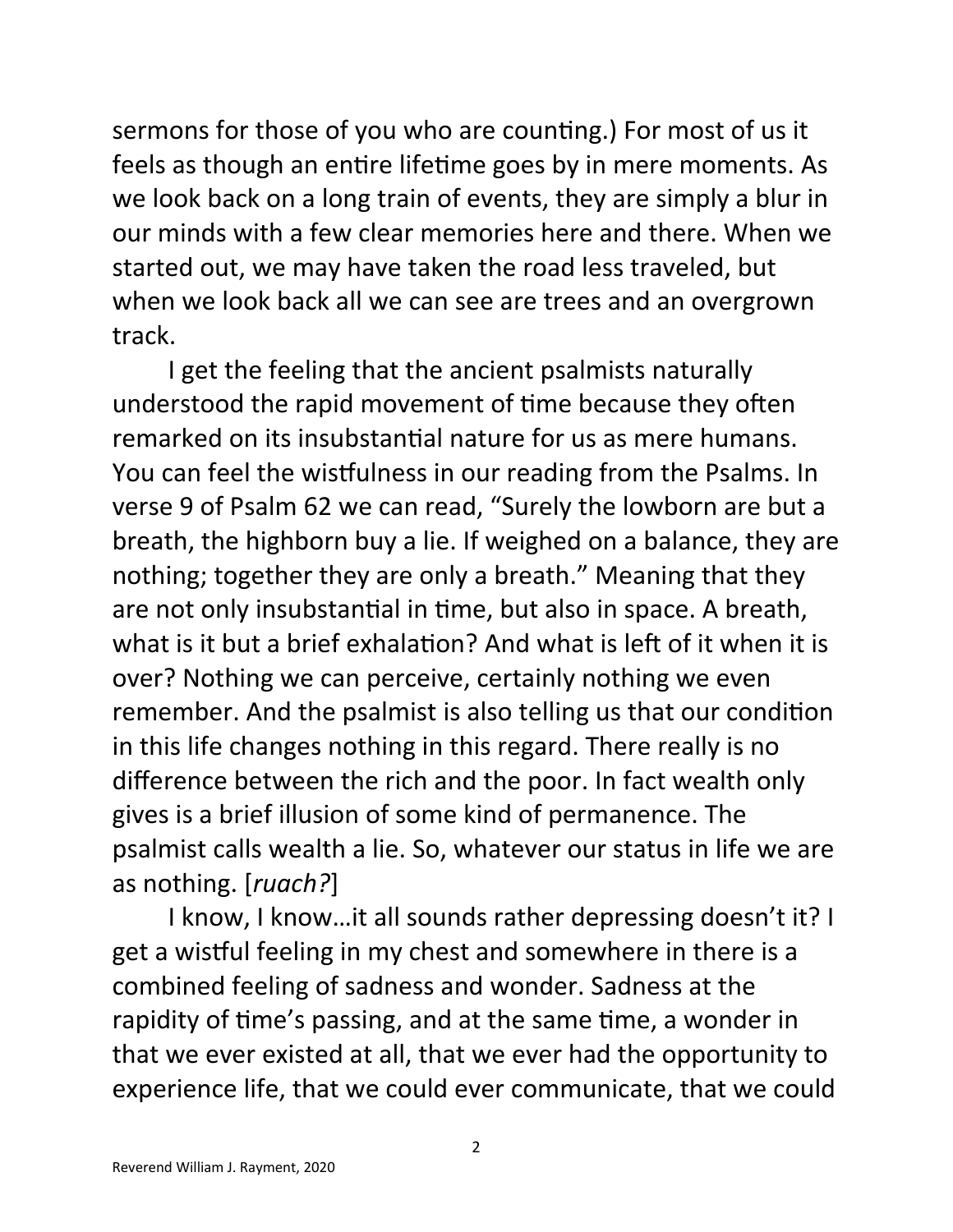ever know, know that there is life, and that we are alive, if only for a moment.

This my friends is an existentialist view. The idea that we are offered a fleeting moment, long enough to relish life, long enough to feel its highs and lows, and then to have it all taken away and are then hurried into oblivion.

Paul in his first letter to the Corinthians in Chapter 7, verse 29 (NIV) writes, "What I mean, brothers and sisters, is that the time is short." On first blush you might think he agrees with the existentialists, but Paul is not referring specifically to the speed of time, rather he is writing of the near approach of another time, the time when there will be a new heaven and a new earth. Yet, like the psalmist, he notes the ephemeral nature of the things of this world. Even relationships are ephemeral. He says those who have spouses "should live as if they do not." "Those who are happy, as if they were not..." and he goes on to speak in the same way of those who spend money, buying things for the pleasure of them or even for necessity.

On the face of it he is saying that whatever you have or think you have, you do not permanently possess it. Now, this sounds even more depressing than the existentialist view! Except Paul is actually taking the long view. He notes these things we are concerned about in the short term because he wants us to realize that as much as we have to deal with them in the here and now, in the grand scheme of things, they are not really such-a-much. And there is good reason for this view because the time we are in now is passing away.

What is it that it is passing into? It is passing into something far greater, something far more extensive,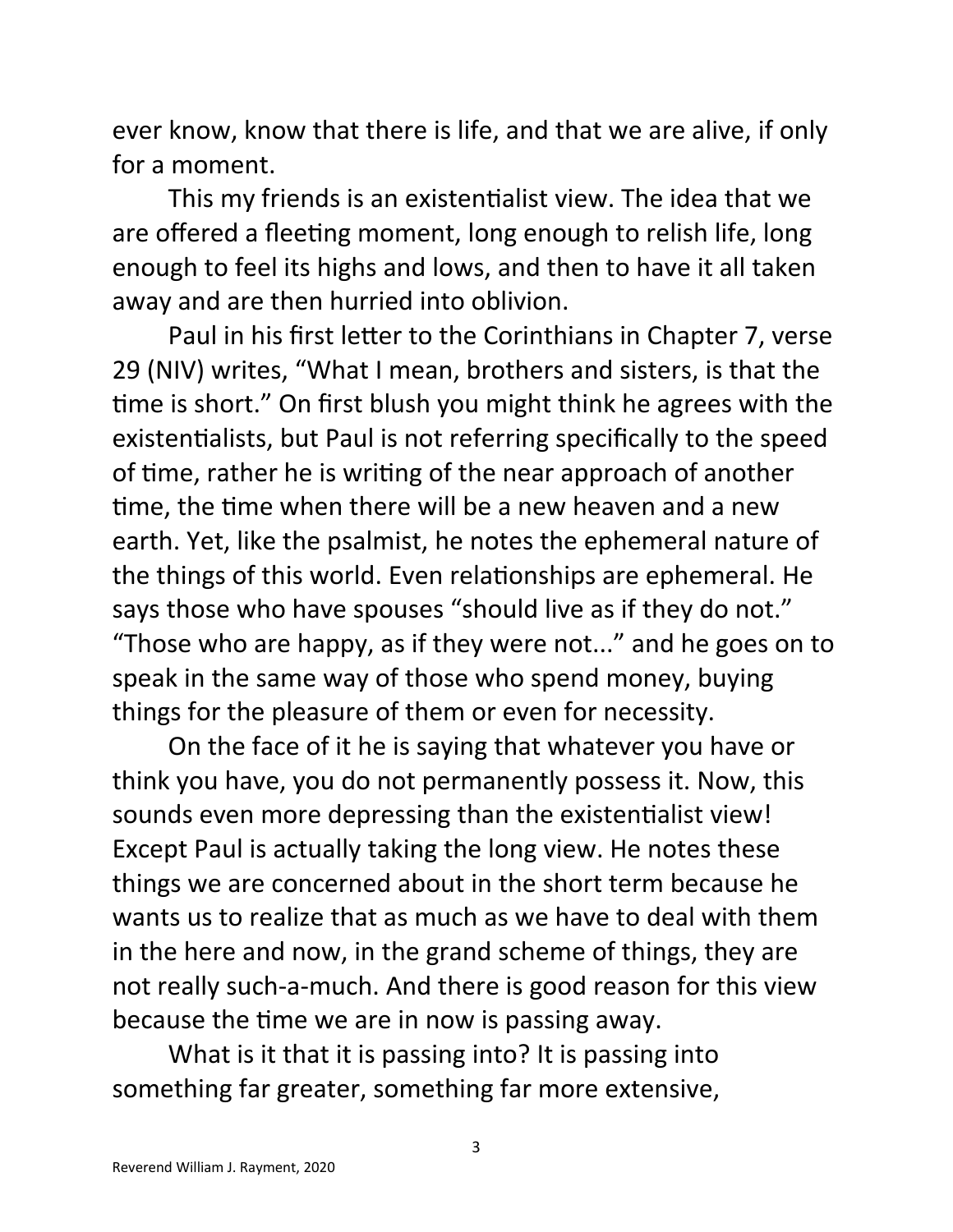something far more pleasing, and that is a new kingdom within which we will experience life and perhaps time in a different way.

In the second letter of Peter (3:8) there is a verse that has always intrigued me. Peter writes, "But do not forget this one thing, dear friends: With the Lord a day is like a thousand years, and a thousand years are like a day." When we are with the Lord will time seem the same for us? Experiencing every joyous moment in detail while the passage of time brings us no closer to the end of that time?

Even so, it is recognizing the nature of the here and now that Paul is concerned with when he writes, "This world in its present form is passing away." And I think that we can take this in two senses. First, we are in the midst of constant change. And don't we know that! Who could have predicted the changes in our lives since the beginning of the Covid-19 pandemic? The pandemic is something that we did not just read about in the newspaper or see on TV. It is something that has touched each and every one of our lives and has deeply influenced the way we live and how we feel about the world. Where once we were a gregarious bunch, going out and about, shopping, gathering in tight groups in theaters, sharing meals, shaking hands and hugging. Now we wear masks, distance ourselves from one another, shutting ourselves in our homes, afraid to converse face to face, even with some of our nearest relatives.

But this, too, will change. At some point we will act differently, probably we will go to some new normal, not to the old normal we now remember so fondly. And though we obsess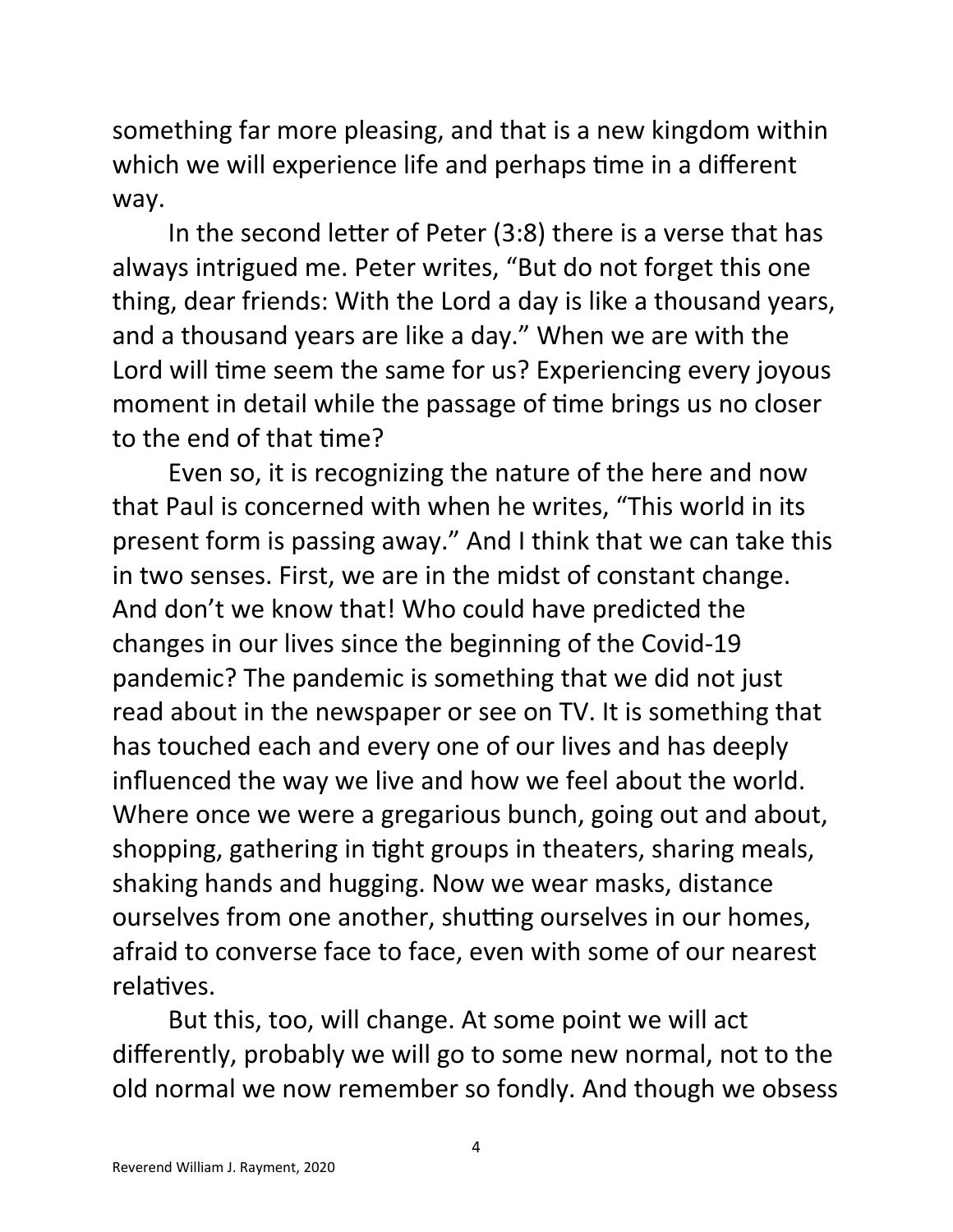over these things, Paul would have us lower our level of concern. He would have us thinking about higher things. And this is the second thing Paul is telling us when he says that "the world in its present form is passing away," that we are moving ever closer to God's Kingdom. Paul understands that what is going on now, what we have, how we act, is nothing compared to what is awaiting us in the future. When we see and come to know God in that ultimate future, when the new heaven and the new earth come together, what happens then will become the new normal. It is then that chaotic change in our lives will cease and the creative/destructive forces of time will no longer have their effect upon us.

So, what is Paul's advice to us who are presently experiencing time in the fleeting here and now, what we might call these interesting times? I think it would be that we need to take the long view. That there is something better awaiting us after this short time is through. He would tell us to take out the time to remember what God has already done for us through Grace in the course of our tumultuous History in sending Jesus Christ to redeem us through our faith in Him.

Paul would have us concentrate on the things that we can do to bring about God's kingdom in the here and now. And we can do that by living our lives, in spite of the virus, as faithful Christians. Living prayerfully in the arms of the church following our self-declared mission to **proclaim** God's Word, to **nurture** God's people, and **demonstrate** God's love. Yes, we can do these things in spite of the restrictions imposed upon us, and we have been doing this throughout the last year. But as Paul says, "The world in its present form is passing away." So this,